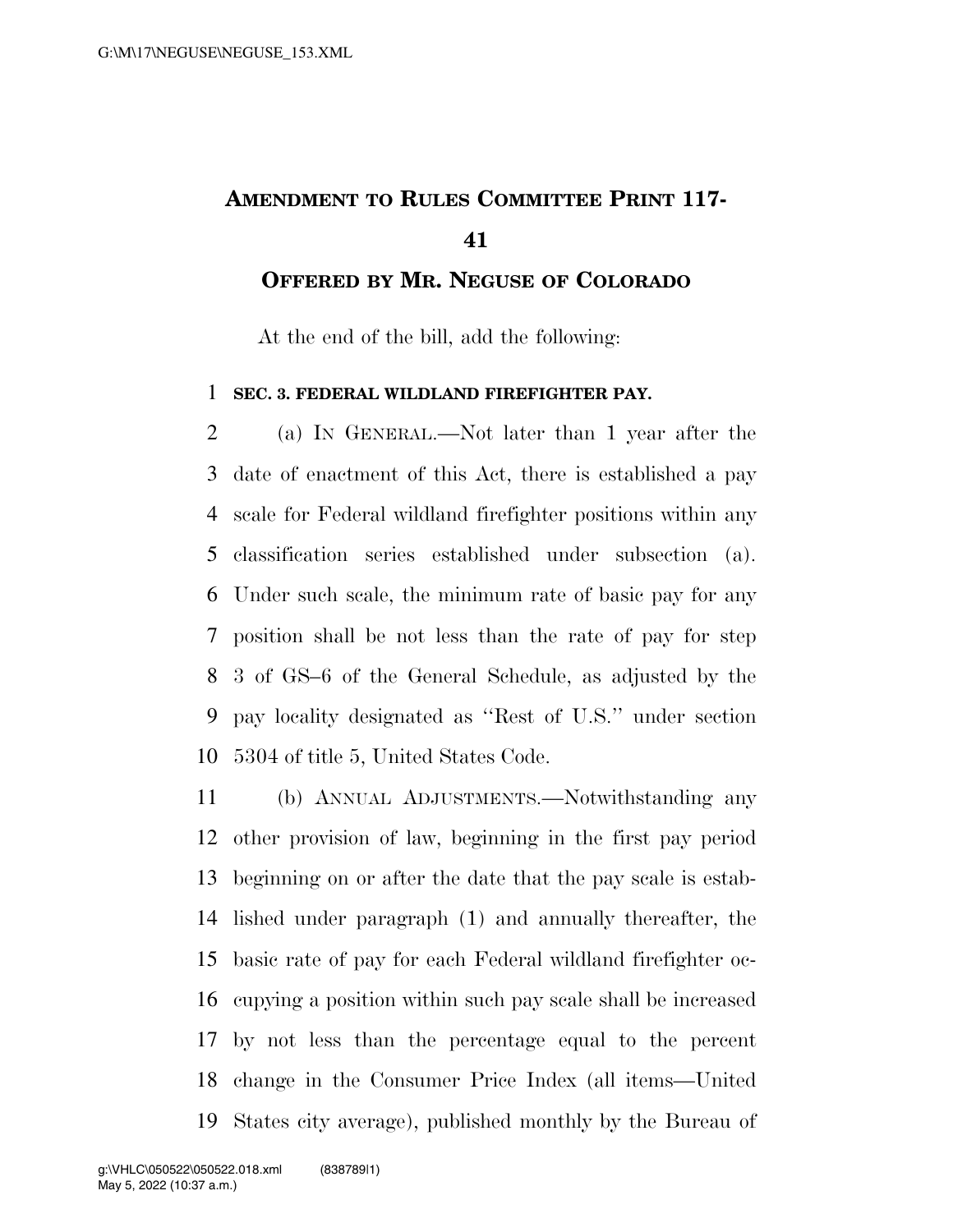Labor Statistics, for December of the preceding year over such Consumer Price Index for the December of the year prior to the preceding year, adjusted to the nearest one-tenth of 1 percent.

 (c) COMPENSATION COMPARABLE TO NON-FEDERAL FIREFIGHTERS.—Not later than 1 year after the date the pay scale is established under paragraph (1), the Sec- retary of Agriculture and the Secretary of the Interior shall submit a report to Congress on whether pay, bene- fits, and bonuses provided to Federal wildland firefighters are comparable to the pay, benefits, and bonuses provided for non-Federal firefighters in the State or locality where Federal wildland firefighters are based.

 (d) HAZARDOUS DUTY PAY.—Each Federal wildland firefighter in any classification series established under subsection (a) carrying out work completed during pre- scribed fire, parachuting, tree climbing over 20 feet, haz- ard tree removal, and other hazardous work as identified by the Secretaries, shall be entitled to be paid the appro- priate differential under section 5545(d) of title 5, United States Code, as if such employee was covered by such sub- section. The Director may prescribe regulations to carry out this paragraph.

 (e) FEDERAL WILDLAND FIREFIGHTER.—In this section, the term ''Federal wildland firefighter'' means